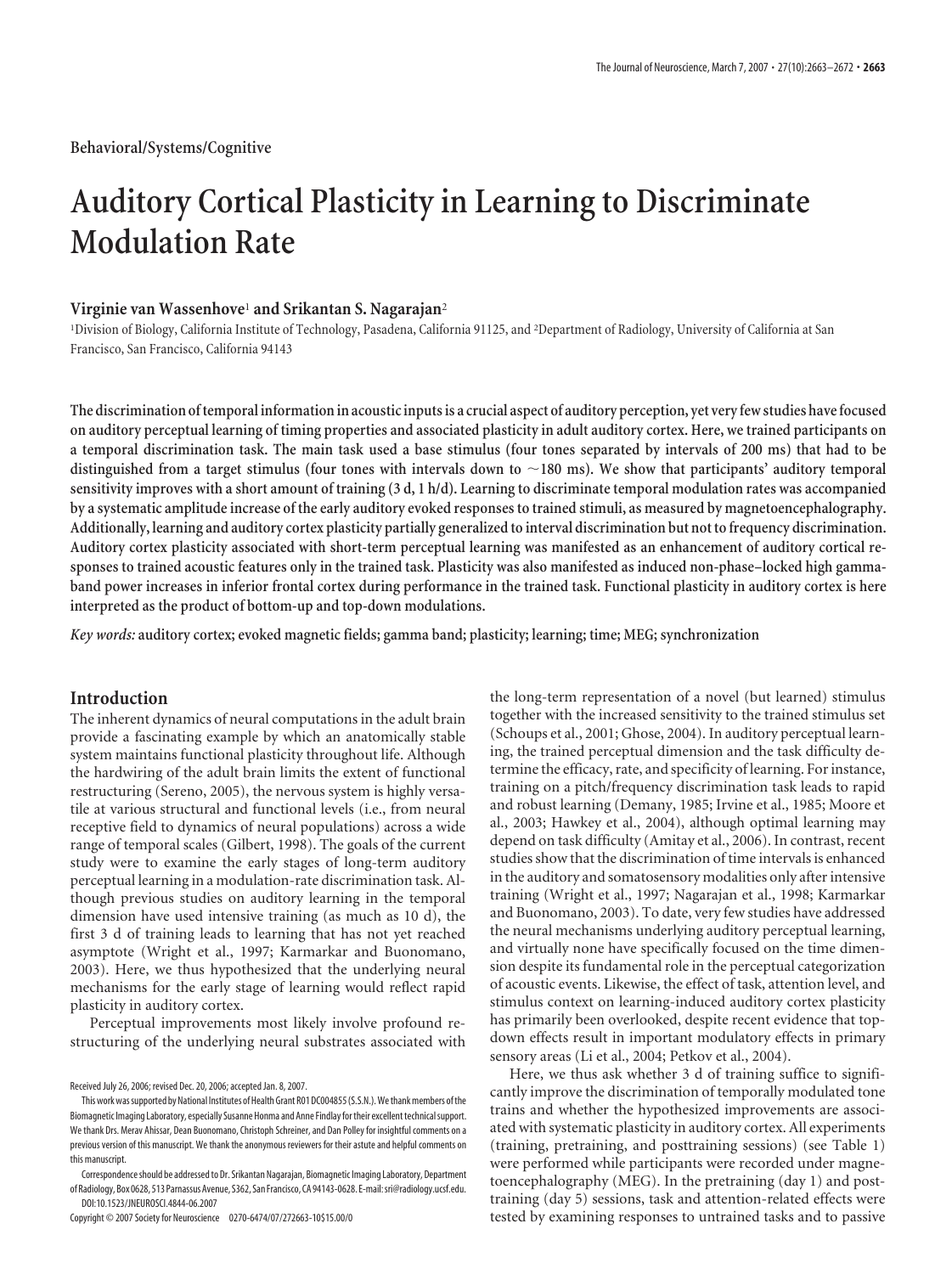listening of learned and novel modulation rates. Both learning of modulation-rate discrimination and the generalizability of learning were tested by examining transfer to the frequency (pitch) and the time (interval) dimensions (for a description and examples of training and test stimuli, see supplemental data, available at www.jneurosci.org as supplemental material).

# **Materials and Methods**

## *Participants*

Nine volunteers (six females; mean age, 31 years) took part in the study. All were strongly right-handed according to the Edinburgh handedness questionnaire (Oddfield, 1971) and had normal hearing and normal or corrected-to-normal vision. Volunteers were paid for their participation. The experiment was conducted in accordance with the Committee on Human Research of the University of California at San Francisco and the Declaration of Helsinki.

#### *Stimuli*

In all experiments, the smallest component of the stimuli was a 30-msduration 1 kHz tone pip (including a linear 5 ms rise/fall.) A schematic description of all stimuli is provided in the supplemental data (available at www.jneurosci.org as supplemental material). In the temporal modulation rate discrimination task (trained task), the BASE stimulus consisted of four such tone pips modulated at 5 Hz. Precisely, the "temporal modulation rate" here refers to the rate at which the tones were being presented. The standard stimulus or BASE consisted of a 5 Hz temporal modulation tone train, i.e., four tone pips with 200 ms stimulus onset asynchrony (SOA). Each trial consisted of a BASE and one of five TARGET stimuli. The TARGETS consisted of a similar four tone train but this time modulated at variable rates of 5.03125, 5.0625, 5.125, 5.25, or 5.5 Hz (i.e., from SOA of  $\sim$ 198 to  $\sim$ 181 ms). BASE and TARGET stimuli were presented with an average interstimulus interval of 1.5 s.

Additional passive and active controls were used (see below, Procedure) in the pretraining and posttraining sessions (day 1 and day 5.) Active controls were two-interval, two alternative forced-choice tasks, hence identical to the trained task. Each trial consisted of a pair of stimuli to be compared (i.e., the BASE and one of five TARGET stimuli). The first control task consisted of an interval discrimination paradigm, in which all stimuli had the same temporal specifications as in the trained task but differed in the number of tones composing the stimuli; namely, the stimuli consisted of two tones instead of four tones. In this control, the BASE consisted of two tone pips modulated at 5 Hz, and the TAR-GETS were modulated at 5.03125, 5.0625, 5.125, 5.25, or 5.5 Hz. In a second control task, a frequency discrimination paradigm was used, in which the BASE stimulus was identical to the trained task (a tone train composed of four tone pips modulated at 5 Hz) whereas the TARGETS consisted of a 5 Hz modulated tone train with variable carrier frequencies of the tone pip, which could take any of the following values: 1.0025, 1.005, 1.01, 1.015, or 1.025 kHz.

Two additional controls were tested under passive listening conditions, in which participants attentively listened to the stimuli without requirements to discriminate. The first control or "localizer" consisted of the presentation of a single 1 kHz tone pip at a rate of 0.5 Hz (i.e., well below the rate of the tone train stimuli used in previous tasks). This localizer control was presented before and after each MEG session on each day. The second passive control consisted of the presentations of 5 and 13 Hz modulated tone trains that were pseudorandomly intermixed with an average interstimulus interval of 1.5 s. The 5 Hz modulated tone train was identical to the BASE used in the trained task. The 13 Hz modulated tone train solely differed from the BASE in its modulation rate (13 Hz instead of 5 Hz, otherwise composed of four 1 kHz tone pips).

#### *Procedure*

The study took place over 5 consecutive days at the same time of day (i.e., morning, afternoon, or evening). Training days 2– 4 consisted only of a temporal modulation rate discrimination task for which participants received feedback after each trial (as well as a passive localizer control.) During each 1 h daily training session, participants were tested on four blocks of 200 trials for a total of 2400 trials in the 3 d of training (800 trials

| Table 1. Study timeline within and across days |  |  |  |
|------------------------------------------------|--|--|--|
|------------------------------------------------|--|--|--|

| Day 1                           | Days $2-4$             | Day 5                    |
|---------------------------------|------------------------|--------------------------|
| Pretraining                     | <b>Training</b>        | Posttraining             |
| No feedback                     | Feedback               | No feedback              |
| <b>Initial localizer</b>        | Initial localizer      | Initial localizer        |
| Passive listening               | Rate discrimination    | Rate discrimination      |
| <b>Frequency discrimination</b> | <b>Final localizer</b> | Interval discrimination  |
| Interval discrimination         |                        | Passive listening        |
| Rate discrimination             |                        | Frequency discrimination |
| Final localizer                 |                        | <b>Final localizer</b>   |
|                                 |                        |                          |

Eachtask was nomorethan 14min long and wastested while participants wererecorded withMEG. The order ofthe tasks was identical as depicted for all participants.

per day and per 1 h of MEG experiment.) Hence, participants received feedback 480 times for each possible BASE/TARGET discrimination.

In the pretraining (day 1) and posttraining (day 5) sessions, several controls were included together with the trained task for a total of  $\sim$  1.25 h of MEG recording. The order of task presentation was identical for each participant, as described in Table 1. First, the trained temporal modulation rate discrimination task was tested this time without feedback. This presentation block consisted of 200 trials (40 presentations of each possible BASE/TARGET discrimination). Additionally, frequency and interval discrimination tasks were introduced, and each of them consisted of the presentation of 200 trials (40 presentations for each possible BASE/ TARGET discrimination). No feedback was provided on any of these tasks. Two additional passive listening controls were also tested during these sessions. In the passive conditions, participants were told to be attentive to the stimuli, although no response was required. First, 5 and 13 Hz temporally modulated tone trains were presented 100 times each. This block lasted only  ${\sim}5$  min for a total of 200 stimuli. Note that the 5 Hz temporally modulated tone train was entirely identical to the BASE of the trained task. Second, the localizer controls consisted of presenting 100 times a 1 kHz tone pip (simplest constituent of the stimuli used in the trained and control tasks), before ("initial") and after ("final") each MEG recording sessions. This localizer control was tested every day (i.e., days 1–5), before and after a session.

In all active tasks, each trial consisted of a pair of stimuli (one TARGET and one BASE) presented in random order (i.e., the BASE could be followed by the TARGET or the TARGET could be followed by the BASE). The tasks were a two-interval alternative forced choice, and participants were asked to report which stimulus in the pair was the "slowest" (or the "lowest" in the frequency discrimination task) by pressing one of two buttons labeled "first" and "second." During the training sessions, participants received feedback after each response. The feedback was provided visually on a monitor screen and consisted of a white symbolic pattern ("####") that changed color according to the correctness of the response; when participants' discrimination between the BASE and the TARGET was correct, the pattern turned green, and, when it was incorrect, the pattern turned red. The feedback cue lasted 300 ms. In the passive listening controls and in the "no feedback sessions" (pretraining and posttraining days), the same visual #### pattern was constantly displayed on the screen, always in white color. The interstimulus intervals were pseudorandomized and partially determined by the reaction time of the participants. In all sessions, the auditory stimuli were presented dichotically through Etymotic earphones (Etymotic Research, Elk Grove Village, IL). The sound level was set to a comfortable hearing level of  $\sim$ 75 dB.

### *MEG and magnetic resonance imaging recordings*

Data were collected using a whole-head MEG system (275 channels; VSM MedTech, Port Coquitlam, British Columbia, Canada) at a sampling rate of 1200 Hz. The position of the head in the MEG Dewar relative to the MEG sensors was determined before and after each block by means of three small coils placed at landmark sites (i.e., nasion and left and right preauricular). The MEG localization information was used in conjunction with magnetic resonance imaging (MRI) scans [1.5 T scanner (GE Healthcare, Milwaukee, WI); flip angle, 40°; repetition time, 27 ms; echo time, 6 ms; field of view, 240  $\times$  240 mm; 1.5 mm slice thickness; 256  $\times$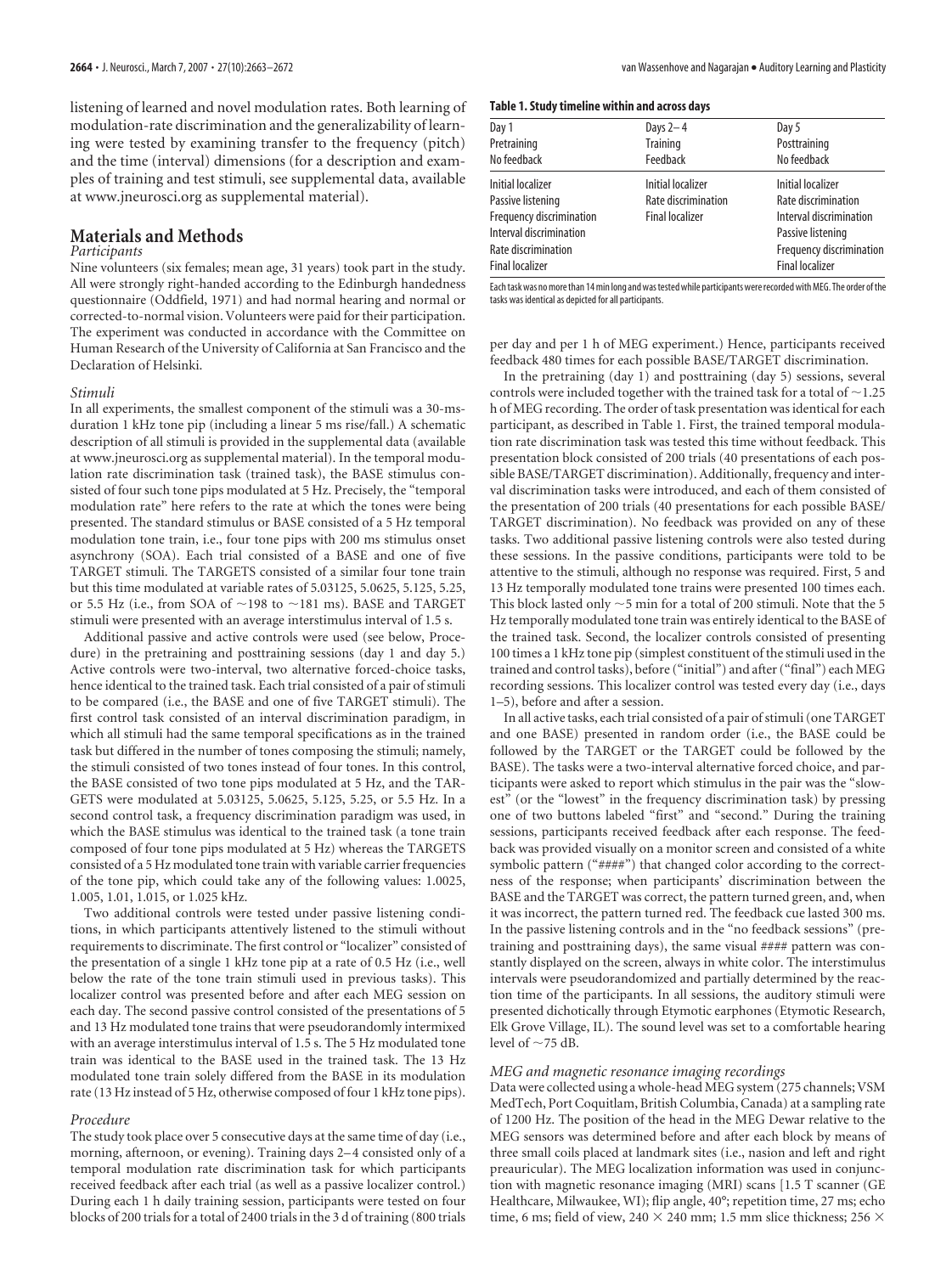$256 \times 124$  pixels]. The three coils were put at the same locations for both the MEG and MRI scans, and the coregistration of the MRI data and the MEG localization results was based on these three fiducial points. The coregistration was used to produce the final image showing both anatomical and functional information. Note that, because of technical and personal reasons, we obtained an MRI scan in only four of the nine participants.

#### *Data analysis*

*Psychophysics.* An individual's performance in each task was computed on the basis of correct responses. Psychometric functions were constructed for each presentation block and for each session. Psychophysical data were fitted to psychometric curves using a maximum-likelihood methodology via "Psignifit" routines (Wichmann and Hill, 2001). The resulting fits allowed estimates of each individual's perceptual thresholds.

*MEG-evoked responses.* The analysis of evoked responses obtained with MEG was made using commercial software provided by the MEG manufacturer. The average evoked magnetic fields were obtained by averaging the epochs obtained with each stimulus presentation in each block and for each order of presentation on an individual basis. Epochs contaminated by muscle or blink artifacts over 1.5 pT (10% slope) were disregarded. Individuals' average data were then bandpass filtered at 2– 40 Hz. Classic auditory evoked magnetic field (AEMF) (m50, m100, and m200) were parameterized in time (latency, in milliseconds) and amplitude [root mean square (RMS)] for each individual. Resulting parameterization was then submitted to statistical analysis.

*Statistics.* Repeated-measures ANOVAs were performed using SPSS software (SPSS, Chicago, IL). Specific factors and parameters for psychophysical and MEG data are detailed in Results.

*MEG dipole fits.* Dipole fits were computed using commercial software provided by the MEG manufacturer. Equivalent current dipoles (ECD) of average MEG responses were obtained by assuming a spherical conducting medium with an origin based on individual MRI scans. The localizer data were used to determine the location of the m100 responses in left and right auditory cortices. The resulting position and orientation of the ECD were fixed (after nonsignificant changes between blocks and sessions; for details, see Results and Fig. 4), and a spatiotemporal fit was then performed for the remaining of the average responses in the other tasks. Only sources with a goodness of fit higher than 85% were accepted. The dipole moments (*Q* value) were analyzed for each test (temporal modulation rate, interval, frequency discrimination, and passive listening). Dipole fits were performed on all nine participants.

*Adaptive spatial filtering analysis.* This analysis was only performed on four of nine participants, i.e., participants for whom MRI scans were available and for the trained task data (rate discrimination task). Adaptive spatial filtering was used to estimate sources activity modulation within specific frequency bands. To perform this procedure, single-trial MEG data (up to 100 trials per participant and condition) were divided into segments corresponding to baseline (prestimulus) and active periods (250 and 500 ms, respectively, in sliding windows of 250 ms with 125 ms overlap). An estimate of the source activity at each voxel in the brain, based on the MEG data, was calculated as  $S_{\bf r}(t) = \boldsymbol{w}_{\bf r}^T \boldsymbol{m}(t)$ , where **r** is the position of the voxel,  $S_r(t)$  is the strength of the dipole moment at location  $\mathbf{r}, \mathbf{w}_\mathbf{r}^T$  is a vector of spatial filtering coefficient that operates on the data, and  $\mathbf{m}(t)$  is the data vector of magnetic field measurements at time *t*. Therefore, an estimate of source power at each voxel in the brain is given by  $S_{\bf r}^2(t) = [w_{\bf r}^T m(t)]^2$ , and integrating over time yields source variance  $S_r^2 = w_r^T C w_r$ , where the covariance matrix is  $C = MM^T / T$ , with M being the spatiotemporal data matrix. Solving for **w** by minimizing source variance, subject to  $w_r^T b_r = 1$ , yields,

$$
\mathbf{w}_{\mathrm{r}} = \frac{\mathbf{C}^{-1} \mathbf{b}_{\mathrm{r}}}{\mathbf{b}_{\mathrm{r}}^{\mathrm{T}} \mathbf{C}^{-1} \mathbf{b}_{\mathrm{r}}}
$$

where  $b_r$  is the forward solution for a unit current dipole at position  $r$ .

The estimate of the power (P) of the activity at each voxel is then given by the following:

$$
P=\frac{1}{b_rC^{-1}b_r}\,.
$$

The forward solution was computed assuming a multiple local-sphere spherical volume conductor model based on each participant's MRI.

A functional image was then made up of ratio of the power in each voxel reconstructed for the active and control/baseline windows. For each voxel, a pseudo-*F* value was computed as follows: let  $F = A/C$ , where *A* is the active-state source power, and*C* is the control-state source power at a particular voxel. The pseudo-*F* value was  $pF = F - 1$  if  $F > 1$ , and  $pF = 1 - 1/F$  if  $F < 1$ . For our subjects, images were computed for a region of interest (ROI) of  $x = [-10.0, 10.0 \text{ cm}]$ ,  $y = [-9.0, 9.0 \text{ cm}]$ , and  $z = [0.0, 14 \text{ cm}]$ , relative to the head frame, in 5 mm steps; this ROI enclosed the entire head, in all cases.

Adaptive spatial filtering was performed for each classic frequency range, namely theta (4 –7 Hz), alpha (8 –12 Hz), beta (12–25 Hz), low gamma (25–50 Hz), and high gamma (70 –100 Hz). In Results, the anatomical landmark provided results from localization of the statistically significant power source maps parameterization (Brodmann's nomenclature) given Montreal Neurologic Institute (MNI) coordinates of individuals' normalized MRI (Dalal et al., 2004).

The time course and amplitude of the estimated activity in each voxel was saved for each stimulus condition (BASE vs TARGET) and for each session (pretraining and posttraining). Training effects were quantified by subtracting the pretraining reconstruction image from the posttraining reconstructions, and residual activity was observed to arise from auditory cortex and its immediate environs.

## **Results**

# **Rapid auditory perceptual learning**

First, we show that perceptual learning can be observed in a temporal modulation rate discrimination task with only 3 d of training (i.e., 3 h of training spread over 3 d, 1 h of training per day). Figure 1 shows the average psychometric functions (left row) collected before and after training (open and filled symbols, respectively). Figure 1*a* (left) shows a significant perceptual improvement in the trained task (temporal modulation rate). Individual performances in pretraining and posttraining sessions were submitted to a two-way repeated-measures ANOVA with factors of day (two: pretraining and posttraining) and target rate (five). Significant main effects of training ( $F_{(1,8)} = 11.314$ ;  $p \le$ 0.01) and target rate  $(F_{(4,32)} = 27.873; p \le 0.001)$  were obtained. Although no significant interaction between training and target rate was found, *post hoc* paired *t* tests between pretraining and posttraining performances showed a pattern of improvement in discriminability consistent with the level of performance achieved on the pretraining session. Specifically, no significant effects were observed for the most difficult TARGETS, i.e., targets 1 and 2 (5.03125 and 5.0625 Hz, respectively) as opposed to targets 3 (5.125 Hz;  $p \le 0.04$ ) and 4 (5.25 Hz;  $p \le 0.03$ ). Target 5 (5.5 Hz) showed a marginally significant improvement ( $p \leq$ 0.08), which is consistent with a high initial discrimination performance (90%) on this TARGET (Fig. 1*a*, left). Hence, targets 3 and 4 showed most perceptual improvement on this task.

Similar two-way repeated-measures ANOVAs were performed on the untrained control tasks tested in the pretraining and posttraining sessions. In the interval discrimination task (Fig. 1*b*, left), marginally significant improvements were observed before and after training ( $F_{(1,8)} = 4.069$ ;  $p \le 0.078$ ), along with a significant effect of target rates  $(F_{(4,32)} = 17.723; p \le 0.004)$ , suggesting a partial transfer of learning to the interval discrimination task. No significant interactions of training with target rates was obtained, but *post hoc t* tests between pretraining and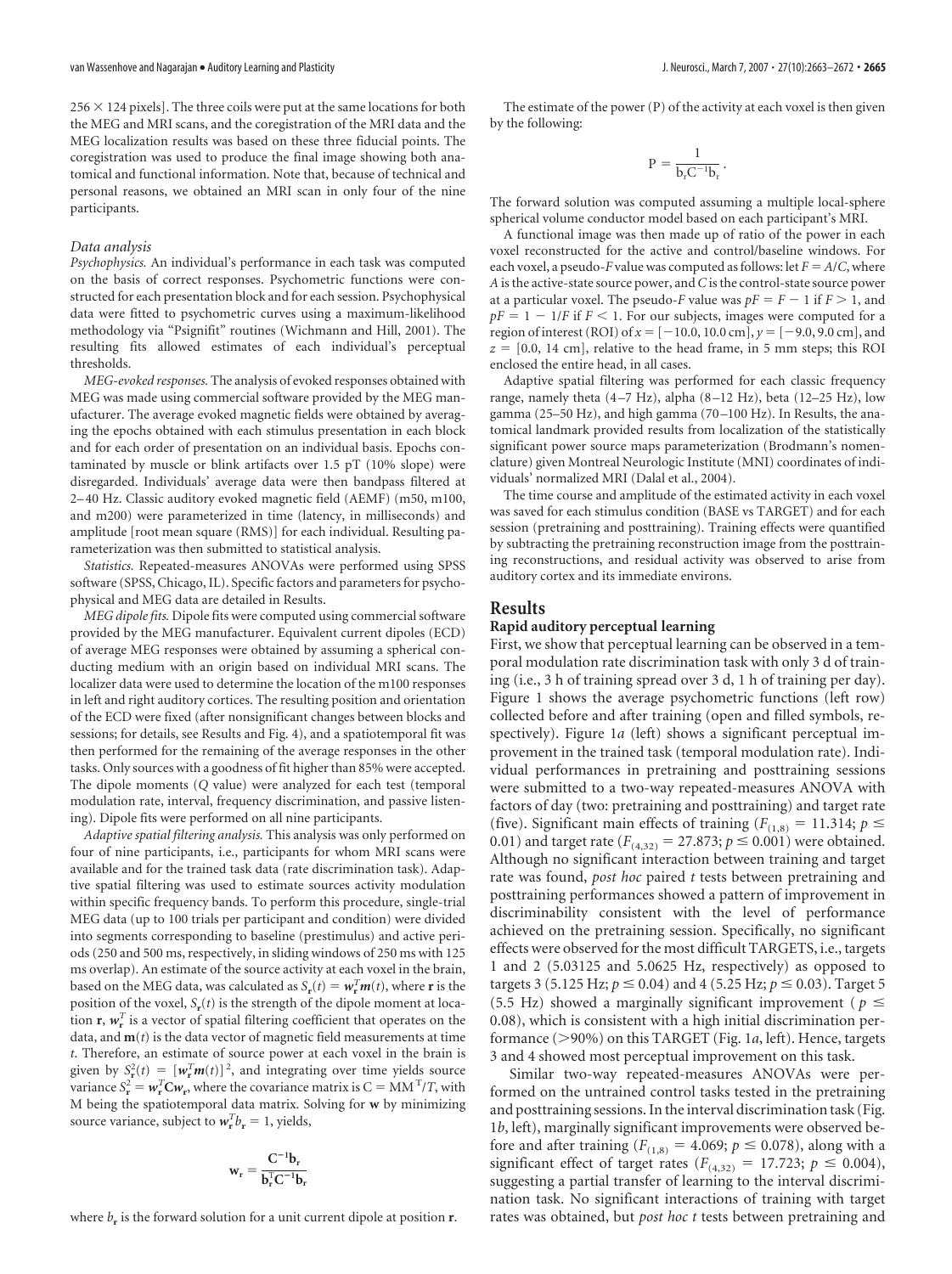

**Figure 1.** Psychometric curves and perceptual thresholds before and after training. Open symbols are pretraining performances (day 1), and filled symbols are posttraining performances (day 5). The bars correspond to the SEM across all participants ( $n = 9$ ). Perceptual improvements for the trained task (*a*, left) consist of an enhanced performance and decreased perceptual threshold (*a*, right). In the untrained interval discrimination task (*b*), a perceptual improvement was observed (left) but without significant threshold variation (right); in the frequencydiscrimination task (*c*), no significant difference was observed between the pretraining and posttraining sessions with respect to performance (left) or perceptual threshold (right). Psychophysical results suggest a partial transfer of learning to the trained perceptual dimension (time) but not to the untrained dimension (frequency/pitch).

posttraining performances revealed marginally significant learning effects on target 4 ( $p \le 0.06$ ) and target 5 ( $p \le 0.07$ ). These results suggest a partial transfer of learning consistent with the improvements observed in the trained task. To the contrary, no learning was observed in the control frequency discrimination task ( $F_{(1,6)} = 0.278$ ;  $p \le 0.617$ ), suggesting that the transfer of learning is limited to the temporal dimension.

To address the pretraining and posttraining threshold variations, individual psychometric functions were fitted using PsigniFit (version 2.5.6) (Wichmann and Hill, 2001). Figure 1 (right) shows the average perceptual thresholds (75%) derived from the Psignifit Weibull fits. Individuals' perceptual thresholds were submitted to one-way repeated-measures ANOVA with factor of day (two: pretraining and posttraining). A significant decrease of the perceptual threshold was observed in the trained rate discrimination task  $(F_{(1,8)} = 7.039; p \le 0.029)$  (Fig. 1*a*, right). However, neither the interval discrimination task ( $F_{(1,8)} = 0.045$ ;  $p \le 0.838$ ) (Fig. 1*b*, right) nor the frequency discrimination task  $(F_{(1,8)} = 0.275; p \le 0.614)$  (Fig. 1*c*, right) showed a significant lowering of the perceptual threshold.

Together, the psychophysical results suggest that 3 d (i.e., 3 h) of training suffice to refine auditory sensitivity to temporal modulation rates. Learning is specific in that only the trained task leads to a significant lowering of the perceptual threshold. Nevertheless, the learning partially transfers to some temporal intervals (i.e., same perceptual dimension) but not at all to the frequency dimension.

## **Plasticity to learned acoustic feature**

The observed learning effects in the trained task were hypothesized to involve changes in low-level acoustic representations, which early auditory evoked magnetic fields are likely to reflect. Figure 2*a* depicts an individual's typical averaged magnetic field traces observed in the left (blue) and right (green) hemispheric sensors to the presentation of the BASE stimulus. The classic m100 and m200 evoked magnetic fields correspond to a temporally localized increased of RMS (compared with prestimulus baseline) at  $\sim$ 100 and  $\sim$ 200 ms poststimulus onset, respectively. The amplitude of the m100 and m200 elicited by the first tone of the BASE was quantified as RMS across MEG sensors located near the temporal lobes and independently for each individual. Figure 2*b* reports the quantification of the m100 and m200 RMS before and after training on the trained task for both hemispheres and averaged across all individuals ( $n = 9$ ). Individuals' RMS values were submitted to a three-way repeated-measures ANOVA with factors of day (two: pretraining and posttraining), order (two: BASE followed by TARGET or TARGET followed by BASE), and hemisphere (two: left and right). A significant increase of RMS between the pretraining and posttraining sessions was found bilaterally for the m100 ( $F_{(1,8)} = 47.863; p \le 0.0001$ ) and the m200  $(F_{(1,8)} = 21.553; p \le 0.002).$ 

Three-way repeated-measures ANOVAs with RMS as dependent variable and factors of day (two), order (two), and hemisphere (two) were then conducted in the untrained tasks and passive listening conditions to determine whether the observed RMS increase in the trained task was specific to the learning experience.

In the untrained interval discrimination task, a significant bilateral effect of training was observed in the m100 ( $F<sub>(1,8)</sub>$ ) = 10.697;  $p \le 0.011$ ) and in the m200 ( $F_{(1,8)} = 59.88$ ;  $p \le 0.0001$ ). Although no significant perceptual threshold decrease was observed in this task, several (easy) TARGETS nevertheless showed significant improvements together with a main effect of target rate. These results suggest that the increased RMS observed for the first tone of the BASE stimulus may be related to the trained perceptual dimension in both the temporal modulation rate and interval discrimination tasks. In the untrained frequency discrimination task, no significant changes of RMS were observed in the m100 ( $F_{(1,8)} = 0.42$ ;  $p \le 0.535$ ), but a significant increase of RMS was observed in the m200 ( $F_{(1,8)} = 7.934; p \le 0.023$ ). These results further suggest that the m100 RMS increase may be more specific to the perceptual dimension than the m200 RMS variation.

To allow direct comparison between the trained task and the control tasks, relative changes in RMS before and after training were indexed on an individual basis as the ratio of posttraining over pretraining RMS for the m100 and m200, for each hemisphere, each task, and on a per individual basis. The RMS always corresponds to the quantification of the response to the first tone in the BASE. Figure 2*c* reports the grand average posttraining over pretraining RMS ratio for the m100 (top) and m200 (bottom) obtained in all experimental conditions. A positive value indicates an RMS increase from the pretraining to the posttraining sessions, whereas a negative value indicates an RMS decrease. For instance, the trained task (leftmost bars) shows a bilateral positive RMS gain for both the m100 and the m200, consistent with the statistical analysis reported above. These results support the hypothesis that perceptual improvements observed in the temporal rate discrimination task are reflected as amplitude increase of the early AEMF.

The RMS gains were submitted to a four-way repeatedmeasures ANOVA with factors of task (three: temporal modulation rate, interval, and frequency discrimination tasks), order (two), hemisphere (two), and evoked magnetic response (two: m100 and m200). This analysis revealed a significant effect of task  $(F_{(2,16)} = 24.24; p \le 0.0001)$  and a significant two-way interac-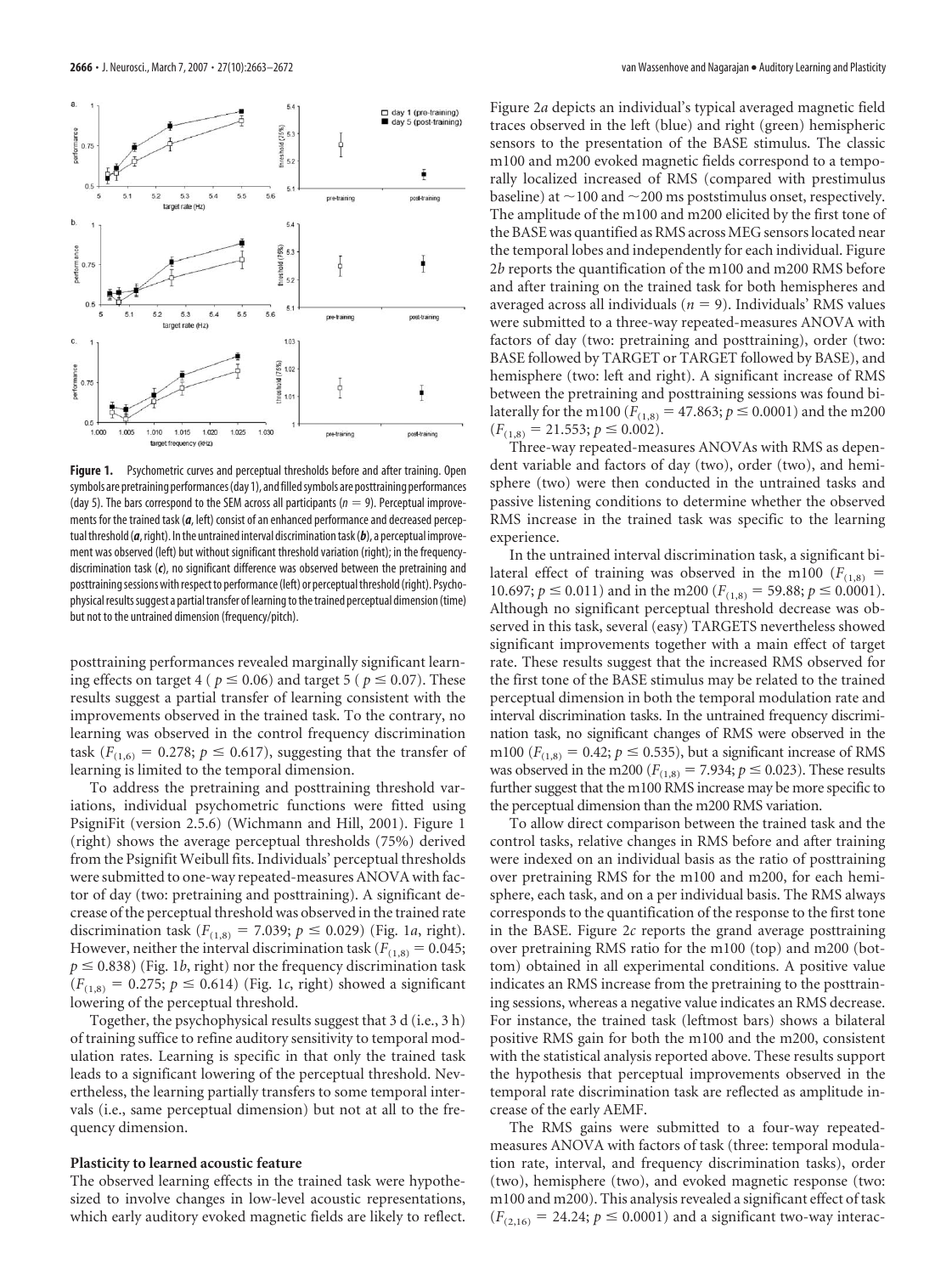

**Figure 2.** Quantification in sensor space of evoked magnetic fields. *a*, Typical evoked magnetic fields obtained for one participant in response to the BASE stimulus in the trained task, before (top) and after (bottom) training. Isocontour map distributions of the m100 (line) and m200 (dotted line) are also provided. Left-hemisphericsensors are blue, and right hemisphericsensors are green. *b*, Grand average RMS of the m100 (left) and m200 (right) before (filled bars) and after (striped bars) training for the BASE stimulus in the temporal rate modulation task (i.e., trained task). *c*, Grand average ratio of the posttraining RMS over the pretraining RMS for the m100 (top) and m200 (bottom) and for each hemisphere (left sensors are blue, and right sensors are green). Results from the trained task (b, c) show a significant bilateral increase of RMS for both m100 and m200. For detailed RMS analysis in control tasks, see Results.

tion of task with hemisphere ( $F_{(2,16)} = 6.364; p \le 0.009$ ); a twoway interaction of task with evoked magnetic response  $(F_{(2,16)})$ 15.197;  $p \leq 0.0001$ ) and a three-way interaction of task with evoked magnetic response and hemisphere ( $F_{(1,8)} = 7.462$ ;  $p \le$ 0.026) were observed. *Post hoc* paired *t* test comparisons between the RMS gains observed in the trained and in the interval discrimination tasks showed a significant difference in the lefthemispheric m100 gain ( $p \le 0.006$ ) and in the right-hemispheric m200 gain ( $p \le 0.025$ ).

Although RMS increase is observed in both trained and control tasks (in particular, the interval discrimination task), the degree to which the evoked responses RMS increases from pretraining to posttraining differs. The m100 and m200 relative RMS increase suggests that the evoked responses are differentially sensitive to stimulus context and task demands. It is important to note that, in all of these conditions, responses to the same physical stimulus (namely, the first tone of the BASE) were analyzed, yet clear differences between the posttraining versus pretraining sessions were observed. In particular, the m100 responses appear more sensitive to the trained perceptual dimension (time) than the m200 responses that are enhanced in all conditions. Additionally, a hemispheric differentiation is noticeable in the frequency discrimination task (frequency/pitch perceptual dimension), in which only the right-hemispheric m200 shows an enhanced response to the BASE stimulus. The trained perceptual dimension is thus particularly important in the changes characterizing the m100. Specifically, a major difference between the

processing of the BASE in the temporal modulation rate (trained) and the interval discrimination tasks versus the frequency discrimination task resides in the "nature of the acoustic feature to be extracted," namely the temporal and frequency relationships, respectively. The m100 RMS plasticity shows sensitivity to this difference: although the physical properties of the stimuli are identical, the m100 RMS gain between pretraining and posttraining sessions nevertheless differs. To the contrary, the m200 RMS gain is significant regardless of the task requirements.

To further test this feature-specificity hypothesis, we looked at passive listening conditions tested before and after training on the temporal rate modulation discrimination task. The task attentional demands (trained and untrained tasks) are here compared with passive listening conditions in which no feature is expected to be preferentially extracted. Additionally, to test whether training on a  $\sim$  5 Hz temporal modulation rate would generalize to a different temporal resolution, a novel temporal modulation rate (13 Hz) was introduced.

The passive listening of a 5 Hz modulation rate (i.e., the BASE) was first considered. Three-way repeated-measures Three-way repeated-measures ANOVA on the RMS in response to the first tone of the BASE was performed with factors of AEMF (two), hemisphere (two), and day (two). No significant increase of RMS was found in the left hemisphere  $(m100: F_{(1,8)} = 0.223, p \le 0.649; m200:$ 

 $F_{(1,8)} = 0.057$ ,  $p \le 0.818$ ). In the right hemisphere, marginally significant RMS increases were observed only for the m200  $(m100; F_{(1,8)} = 0.061, p \le 0.811; m200; F_{(1,8)} = 6.732, p \le 0.032).$ These results are in line with the hypothesis that the early m100 RMS plasticity reflects task-dependent feature extraction, whereas the later right-hemispheric m200 RMS increase is less specific (also observed in the frequency-discrimination task). A similar analysis performed on the responses to the presentation of a novel 13 Hz temporal modulation rate revealed no significant changes of RMS (left hemisphere, m100:  $F_{(1,8)} = 0.346$ ,  $p \le$ 0.573; m200:  $F_{(1,8)} = 0.770$ ,  $p \le 0.406$ ; right hemisphere, m100:  $F_{(1,8)} = 0.090, p \le 0.772$ ; m200:  $F_{(1,8)} = 0.002, p \le 0.968$ ). This result suggest that the early stage of learning is rate specific and does not readily generalize to a different temporal resolution.

In summary, bilateral changes in the m100 response are sensitive to the kind of acoustic features to be extracted with regards to the task demand; a right-hemispheric m200 increase appears to reflect a more automatic but attention-dependent analysis of the learned BASE stimulus.

# **Posttraining gain in RMS correlates with learning**

To further evaluate the specificity of the RMS increase, an analysis of the auditory evoked magnetic fields elicited by the presentation of the TARGET was performed with the hypothesis that the posttraining increase in RMS could either be associated with the learning of the BASE or with an improved sensitivity to the trained stimulus set.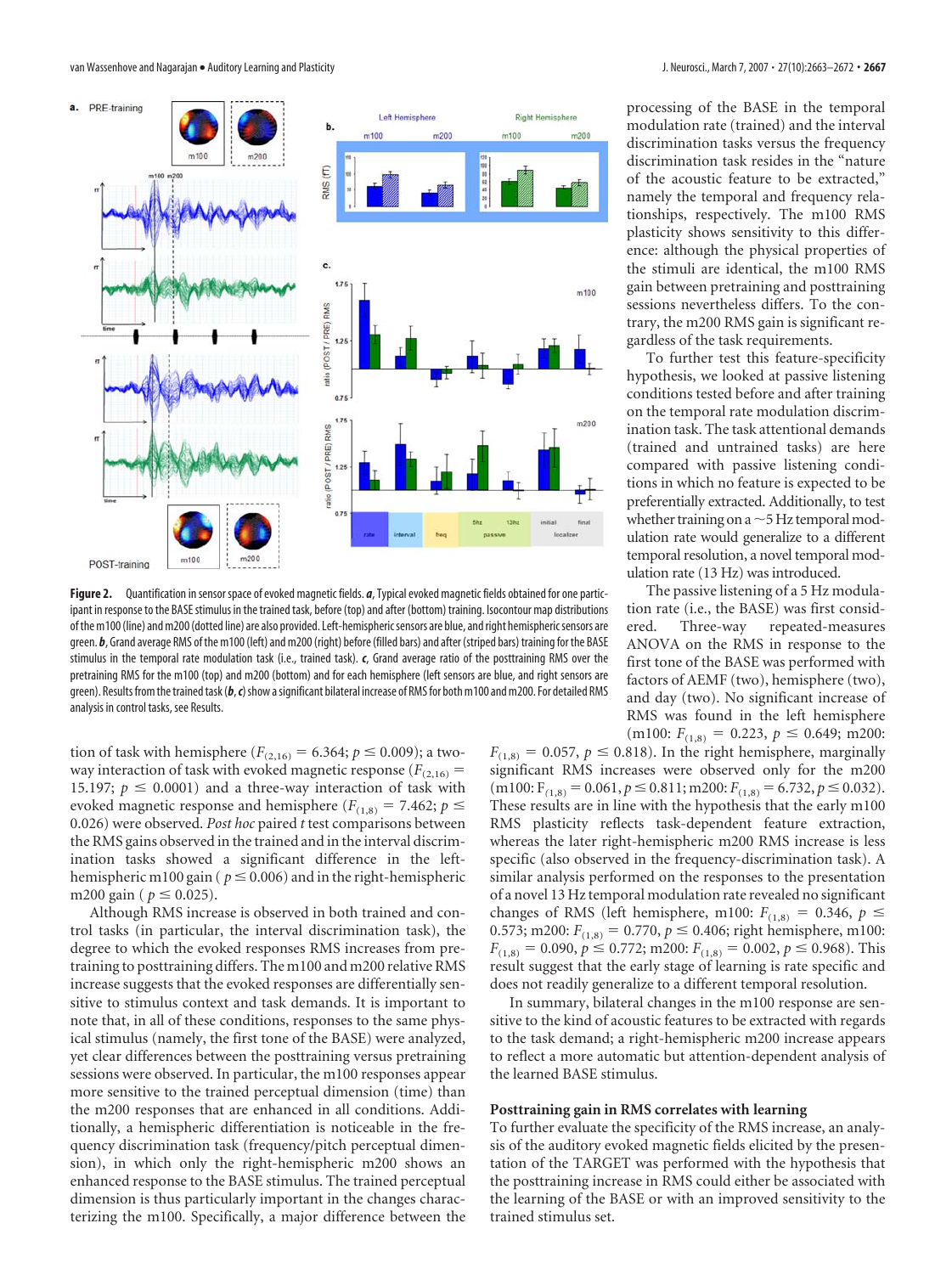An analysis of the magnetic fields evoked by the presentation of the TARGET stimuli was performed on the pretraining and posttraining datasets. Twenty presentations of each TARGET stimulus were available, and a classic evoked response quantification such as the one performed on the BASE stimulus was not possible because of insufficient signal-to-noise ratio. Nevertheless, six of nine participants provided sufficiently high signal-tonoise ratio to permit an RMS analysis based on temporal windowing. Individual averages of the 20 trials per TARGET were performed, and the RMS was quantified in nonoverlapping bins of 250ms. Figure 3*a* shows a typical example of such an average for one individual. Each window was then submitted to threeway repeated-measures ANOVA with factors of day (two), target (five), and hemisphere (two). A marginally significant two-way interaction of days with target was obtained for the second and third windows ( $F_{(4,6)} = 2.292$ ,  $p \le 0.095$ ; and  $F_{(4,6)} = 3.515$ ,  $p \le$ 0.025, respectively). Note that the second and third windows are, this time, the response intervals to the presentation of the second and third tones in a given TARGET stimulus. The ratio of posttraining over pretraining performance and RMS was computed, providing a relative measure of perceptual improvement and RMS signal change of MEG recordings. Figure 3*b* reports the performance ratio or normalized learning (red) together with the left (blue) and right (green) hemispheric RMS ratio as a function of TARGET rate (target rates are reported on the abscissa). A high degree of correlation was found between the gain in performance (learning ratio) and the RMS gain obtained to the presentation of the fourth TARGET (Fig. 3*c*). This correlation was mainly observed in the left hemisphere. No other significant correlations between RMS change and performance were obtained, and these data are thus not reported.

## **Is there a generalized cortical sensitivity enhancement?**

Before and after each daily session, a localizer consisting of a single 1 kHz tone was used to evaluate the participant's head position relative to the MEG sensor array within and across each day (see above, MEG dipole fits). This condition also served as baseline for possible changes of RMS during passive listening of the smallest feature (1 kHz tone) characterizing the BASE or TARGET stimuli, which were otherwise composed of four such tones (two in the interval discrimination task). Three-way repeated-measures ANOVAs were conducted on the m100 and m200 RMS as dependent variables and with factors of day (two), position within session (two: initial and final), and hemisphere (two). A significant effect of days was observed bilaterally for the localizer recorded in the initial position within sessions (m100:  $F_{(1,8)} = 7.739$ ,  $p \le 0.024$ ; m200,  $F_{(1,8)} = 5.56$ ,  $p \le 0.046$ ) but not for the m200 of the localizer tested at the end of the sessions  $(F_{(1,8)} = 5.928, p \le 0.041; \text{ m200}, F_{(1,8)} = 1.508, p \le 0.254).$ However, *post hoc* analysis showed significant and marginally significant differences between the m100 RMS gain in the trained task and the initial localizer (left hemisphere,  $p \leq 0.02$ ; right hemisphere,  $p \leq 0.06$ , respectively), as well as the final lefthemisphere localizer ( $p \leq 0.02$ .)

This result suggests that the sensitivity of the auditory cortex to a 1 kHz tone has been refined during the course of the experiment but that increased RMS observed previously cannot solely be accounted for by such refinement. We thus conducted additional analysis, this time in source space to address (1) the relative contribution of the auditory sources to the evoked responses variations reported here and (2) the possible involvement of nonauditory cortices in modulating the RMS of the auditory magnetic-evoked responses, motivated by the effects of task re-



**Figure 3.** Increased RMS to TARGET stimulus in the temporal rate discrimination task (trained task). The top depicts a typical individual's evoked magnetic fields obtained by averaging 20 trials in response to a TARGET stimulus. Right hemispheric sensors are green, and left-hemispheric sensors are blue. In *b*, the grand average normalized performance (i.e., the pretraining performance divided bythe posttraining performance) is plotted inred as afunction of the TARGET rate. Targets 3 and 4 showed the most perceptual improvement. The posttraining RMS observed in the second averaging time bin (i.e., from 250 to 500 ms after stimulus onset) was normalized to the pretraining RMS in the same time bin. Grand averages from the right hemispheric sensors (green) and the left-hemispheric sensors (blue) are plotted as a function of TARGET rate. The gain in RMS is observed mostly for targets 3 and 4. *c* reports a positive correlation (0.55) between the "gain in performance" and the "gain in RMS" for the fourth target. Such correlation was not obtained for the third target.

quirements and potential top-down modulations of auditory cortices during training.

# **MEG source-space analysis of plasticity for the BASE stimulus** The source reconstruction of the auditory evoked responses was processed in several steps. First, a dipole fit procedure was under-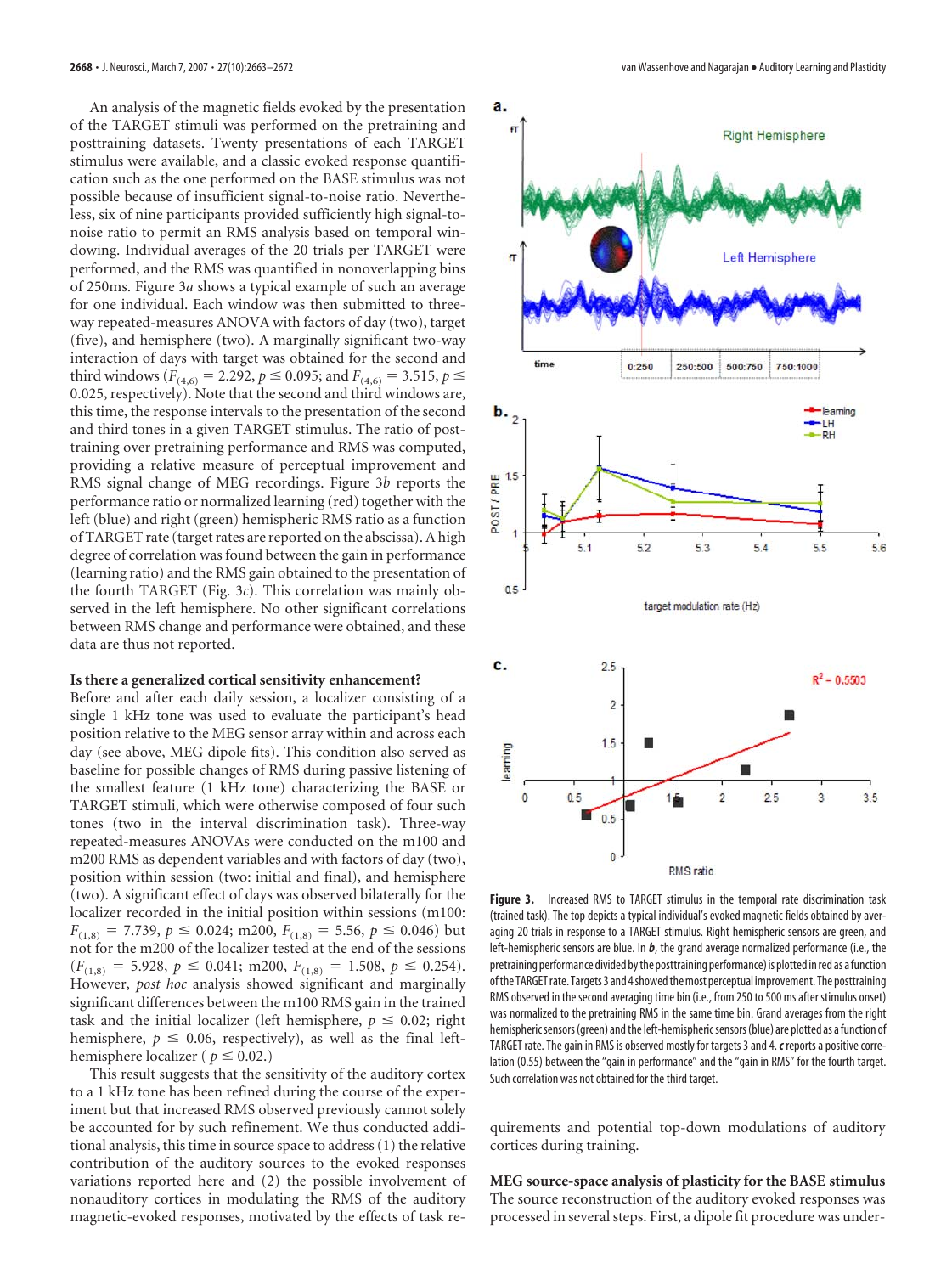

**Figure 4.** Spatiotemporal dipole fits before and after training. *a*, Dipole fits to the m100 obtained in response to the presentation of the initial localizer (1 kHz tone presented at the beginning of the MEG session) obtained in the pretraining and posttraining sessions. No significant difference was found in the location of the dipoles. *b*, Spatiotemporal dipole moment time series obtained for the left (top) and right (bottom) hemispheres, before (blue and green, respectively) and after (red) training. These spatiotemporal dipole moment time series were averaged across all nine participants, and the shaded gray areas report the SEMs. A significant increase of dipole moment in the posttraining session was observed in the right hemisphere but not in the left hemisphere. The following rate observed in the right hemisphere (i.e., increased dipole moment after the presentation of the tone) is absent in the left hemisphere.

taken using the localizer data for all participants. Because the experimental design required subjects to be positioned in the machine several times, one possible issue in our analysis would be that the position of the head across experimental sessions differed. However, the resulting dipole fits performed on pretraining and posttraining sessions did not show significant spatial shifts within or across sessions (i.e., within and across days, respectively). Figure 4*a* shows an example of the superposed dipole fits in one participant measured during the pretraining and posttraining sessions. Three-way repeated-measures ANOVAs were computed with *x*, *y*, and *z* coordinates as independent variables and with factors of hemisphere (two), day (two), and time of presentation within the session (two: initial and final). No significant interaction was found for hemisphere with day  $(x, F_{(4,8)})$  $1.029, p \le 0.407; y, F_{(4,8)} = 0.789, p \le 0.541; z, F_{(4,8)} = 0.436, p \le$ 0.781) or hemisphere with time within session  $(x, F_{(1,8)} = 0.016$ ,  $p \le 0.903$ ; *y*,  $F_{(1,8)} = 1.029$ ,  $p \le 0.340$ ; *z*,  $F_{(1,8)} = 0.730$ ,  $p \le$ 0.418), indicating that the positioning of participants' head in the MEG Dewar was consistent during the entire course of the study.

Subsequently, the dipole fit obtained with the localizer data were thus taken as template for dipole fitting the MEG sensor signals originating from the auditory cortices in the other experimental conditions. The spatial coordinates and angle of the dipole were fixed in space, allowing to fit the strength of the dipole to the pretraining and posttraining time series obtained in the average data (such as those depicted in Fig. 2*a*). This analysis was done on a per individual basis. The spatiotemporal dipole fits lead to two time series corresponding to the variation of the dipole moment in time. Each hemisphere was fitted separately. Figure 4*b* shows results of the spatiotemporal dipole moments averaged across all nine participants in the trained condition. For statistical testing, the dipole moment series was averaged in 50 ms time bins around the m100 response to each tone in the BASE (e.g., for the first tone dipole moments were average from 75 to 125 ms after stimulus onset). Fourway repeated-measures ANOVA with factor of time window (four), day (two), hemisphere (two), and order (two) showed a marginally significant effect of day  $(F_{(1,8)} = 4.29; p \le 0.072)$  and a main effect of window  $(F_{(3,24)} = 28.078; p \le$ 0.0001) on the dipole moments. Additionally, a marginally significant two-way interaction was observed between hemisphere and day ( $F_{(1,8)} = 4.142$ ;  $p \le 0.076$ ) and a significant interaction observed between hemisphere and window  $(F_{(3,24)} =$  $4.695; p \le 0.01$ ).

The hemispheric difference can be seen in Figure 4*b* as an increase of the dipole moment in the right hemisphere but not in the left hemisphere. These results do not appear congruent with the sensor space analysis of the evoked responses, in which bilateral increase of RMS was observed in the trained task. A second analysis in source space was thus conducted using an adaptive spatial filtering method to disambiguate these results. This analysis was more conservative in that it was now solely performed on the four participants for whom MRI could be recorded.

Individual averages were imported in NUTMEG (Dalal et al., 2004). Adaptive spatial filtering was performed independently for each hemisphere (see Materials and Methods). A window of  $\sim$  60 ms was chosen surrounding the m100 peak (from 90 to 150 ms). Figure 5 depicts the pretraining (top) and posttraining (bottom) reconstructions of source activity that is localized to auditory cortex and its immediate environs. The associated temporal profiles are provided beside each result.

Although the spatiotemporal dipole fits did not reflect the bilateral increase in the AEMF, the adaptive spatial filtering analyses performed on average data corroborate the analysis obtained in sensor space. Note that the activations projected on an individual's brain indicate significant differences between the pretraining and postsession activation (i.e., contrast analysis). These results corroborate the sensor space analysis.

The reconstruction techniques based on stimulus-evoked responses (e.g., dipole moment) only relate to phase-locked components of the cortical responses (i.e., responses that are occurring at almost the same time poststimulus presentations). Thus, these methods neglect potential induced activity, i.e., the cortical responses that are evoked by the stimulus presentation but that do not always occur at the same latency after stimulus onset. The variability in the temporal profile of induced responses is eliminated in the averaging procedure, and induced responses do not appear in average data. Hence, to evaluate whether non-phaselocked cortical sources contribute to the increased RMS of the evoked magnetic fields, additional source-space analysis was performed on the four individuals' single-trial data. Given that the dipole fit does not reveal increased RMS in the left hemisphere, one hypothesis was that the left auditory cortex increased activation could reflect a second source of non-phase-locked activation.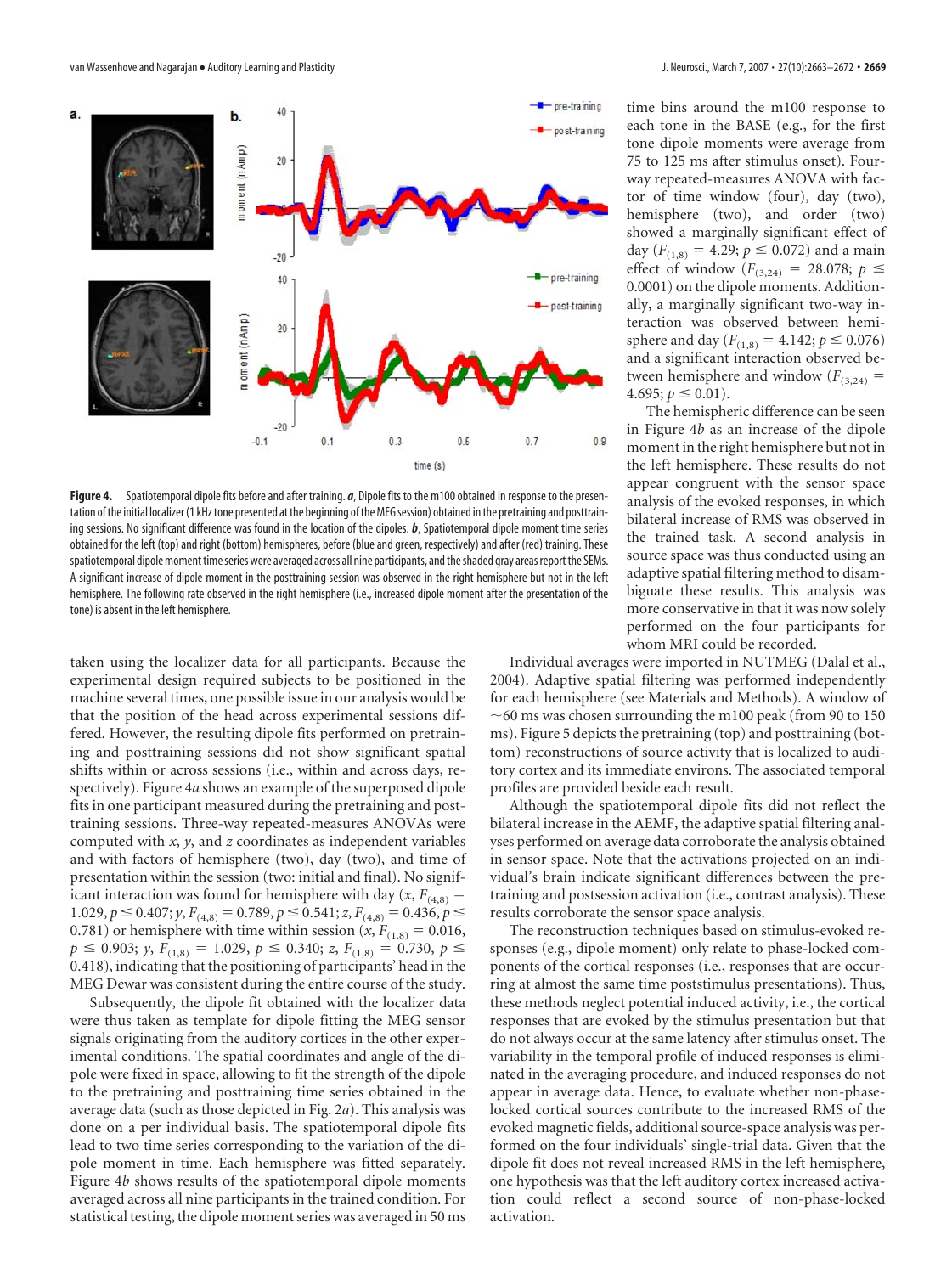## **Adaptive spatial filtering analysis**

Individuals' MEG data were analyzed in the time-frequency domain using adaptive spatial filtering analysis (see Materials and Methods.) In this technique, a sourcespace *F* ratio was computed for each time bin, each time frequency, each condition, and each voxel between the prestimulus period and poststimulus period of interest. Results consist in time-frequency spectra in overlapping time bins of 250 ms (125 ms overlap) and frequency bins corresponding to the major and classic functional neuroimaging nomenclature: theta (4 –7 Hz), alpha (8 –12 Hz), beta1 (12–18 Hz), beta2 (18 –25 Hz), low gamma (25–58 Hz), and high gamma (62–98 Hz). Each of the time-frequency spectra provide the peak activations for the entire MRI of the individual with a preselected sensitivity of 1 mm. Consistent results were observed with this method only in the highfrequency gamma band and in three of four participants. Figure 6 shows significant induced activity residuals obtained when contrasting the posttraining versus pretraining sessions (i.e., subtraction of source-space *F* ratio images) for these three individuals. A significant peak of activation in the high-frequency gamma band (62–98 Hz) was observed solely in the left hemisphere and in the inferior frontal cortex (IFC). This result suggests that plasticity may not be confined to auditory cortex but involve other cortices (here, IFC). It is important to note that significant IFC-induced activity observed here occurs within the time window at which we observed increased RMS in the auditory cortices (i.e., within 250 ms after stimulus onset). Together with the absence of increase in the left-hemisphere dipole moment, these results suggest that the IFC activity may contribute to the early plasticity (RMS increase) observed in the left auditory cortices. The right hemisphere did not show significant difference in induced activation. The significant increase of dipole moment in the right hemisphere suggests that plasticity in the right hemisphere may be confined to auditory cortices. No other contrasts lead to significant and consistent results with this particular analysis.

# **Discussion**

In this study, we have shown that 3 h of training (spread over 3 d) can significantly improve auditory temporal perception.

The reported learning remains specific: a partial transfer of learning was found in a temporal interval discrimination task but not in a frequency discrimination task. The observed auditory perceptual learning was accompanied by auditory cortical plasticity manifested as an enhancement of early bilateral auditory evoked-

**2670 •** J. Neurosci., March 7, 2007 • 27(10):2663–2672 van Wassenhove and Nagarajan • Auditory Learning and Plasticity



Figure 5. Beam-forming source reconstruction of the auditory cortex response to the BASE stimulus before and after training. *a*, Sources of activation in a 60 ms windowsurrounding the m100 peak in the left and right hemispheres, before (left panels) and after (right panels) training. *b*, Subtracting the pretraining activation from the posttraining activation in source space reveals a positive residual in both hemispheres (left-hemisphere data are in the left section of  $b$ , and right-hemisphere data are in the right section of *b*). This result converges with the RMS results obtained in sensor space (i.e., with the bilateral RMS increase of the auditory evoked responses). Note, however, that this analysis reveals residual activation in the left hemisphere, which was not seen with spatiotemporal dipole fit. *c*, The time course of the residual activation is confined to the m100 and m200, and the analysis was here limited to the m100 peak. The left (*c*) depicts the time course of activation in the left hemisphere, and the right (*c*) is the time course of activation in the right hemisphere. The red vertical lines delimit the time window used for source reconstruction.



**Figure 6.** Induced residual high gamma activity (62–98 Hz) in the inferior frontal cortex after training. Time-frequency adaptive spatial filtering analysis was performed on four participants. Three of four participants shown here exhibited a consistent residual peak of activation in the contrast analysis, corresponding to an increased synchronization state in the high gamma band (62–98 Hz) when comparing the posttraining session with the pretraining session activation. Specifically, this residual was localized to the inferior frontal cortex (via MNI coordinate normalization procedure, the peak activation appears morespecifically located in the inferior frontal gyrus for each participant).

magnetic field responses for trained BASE and TARGET stimuli. In particular, the m100 enhancement was found to be specific to the trained BASE stimulus in the rate and interval discrimination tasks but not in the frequency or passive listening tasks; the m200 enhancement was observed in one or both hemispheres in all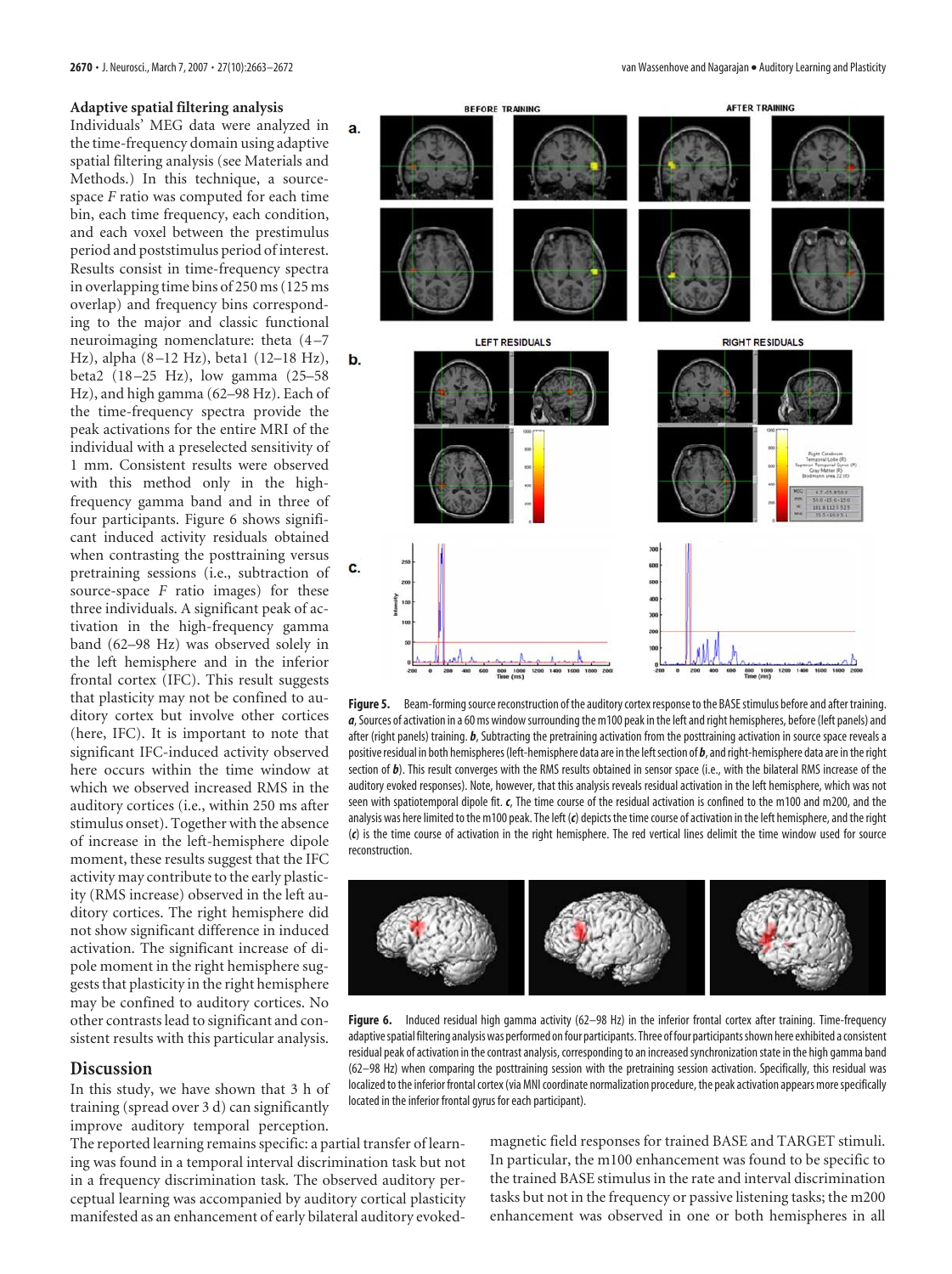experimental conditions. Additionally, the enhancement of the MEG responses to the presentation of the TARGET stimuli was correlated with behavioral improvements, providing additional evidence that the observed plasticity is specific to perceptual learning. Finally, source localization analyses of oscillatory activity during task performance before and after learning showed that plasticity also manifests as an increase in the power of induced high gamma (62–98 Hz) band activity located in the left IFC. This source of synchronization indicates that learned changes are not confined to auditory cortex and provides a potential neural substrate for top-down modulation of learninginduced plasticity in early sensory cortices.

Previous studies of auditory temporal interval discrimination learning have used intensive training  $(>10$  sessions) (Wright et al., 1997; Karmarkar and Buonomano, 2003). In these studies, learning was found to asymptote after 5–7 d, with maximal learning occurring within the first few days of training. Here, we examined learning with 3 d of training to investigate nonasymptotic properties of plasticity accompanying auditory perceptual learning. Our generalizations are consistent with the previous intensive training studies that have demonstrated transfer across tasks within the same perceptual dimension (Wright et al., 1997). The absence of full transfer and generalization suggests that participants have not yet reached an asymptotical stage of learning, despite a significant improvement in the trained task. The lack of transfer of learning to untrained tasks and conditions is often interpreted as reflecting plasticity at early stages of the sensory processing hierarchy.

Some aspects of the rapid auditory perceptual learning obtained here may be accounted for by an early stage of plasticity in the auditory cortex, observed as an increase of early evoked magnetic responses to the presentation of the BASE, TARGET, and localizers. These effects are consistent with previous MEG and electroencephalographic studies that have shown neural changes characterized by enhanced responses to trained stimuli, presumably resulting from a larger cortical recruitment that occurs across multiple timescales of training ranging from a few minutes to several days (Cansino and Williamson, 1997; Pantev et al., 1999; Menning et al., 2000; Atienza et al., 2002; Bosnyak et al., 2004). The general finding of increased responses to the trained stimulus is also consistent with a long history of neurophysiological studies that have shown the existence of rapid cortical plasticity, in which minutes of classical or operant conditioning suffice to induce profound changes of neural responses and receptive field properties in primary auditory cortices (Galambos et al., 1956; Weinberger and Diamond, 1987; Buonomano and Merzenich, 1998). Neurophysiological research has characterized different kinds of plasticity in the adult auditory cortex (Weinberger, 2004; Ohl and Scheich, 2005). For instance, in conditioning paradigms, auditory neurons selectively increase their responses to conditioned and unconditioned stimuli (Weinberger et al., 1990; Cruikshank and Weinberger, 1996; Polley et al., 2004; Ohl and Scheich, 2005). In learning-induced paradigms, in which an animal is trained to discriminate between stimuli, neurons initially unresponsive to a stimulus set are recruited for the representation of the learned stimuli (Recanzone et al., 1993; Rutkowski and Weinberger, 2005). An increase of the auditory evoked magnetic fields is thus consistent with the notion that the sensitivity of the auditory cortex for a 1 kHz tone has been refined after training; the local feature of the trained stimuli may provide one kind of bottom-up plasticity.

In our study, the BASE was identical in the rate, frequency, and passive tasks, but some differences among the conditions involved the instructional set (whether to attend and which stimulus feature to process) as well as stimulus context. Although stimulus context could have influenced the findings, we feel that influences related to instructional set were more likely to have been important. All stimuli in the training and control tasks shared very close temporal and frequency properties that are likely recruiting a comparable set of neurons within a single auditory neural bandwidth and within a single isofrequency stripe, respectively (Heil et al., 1992; Schreiner, 1995; Schreiner et al., 2000; Barbour and Wang, 2003). Thus, at the level of a tone train, temporal rates may share modulation transfer functions observable within a single neural population (Barbour and Wang, 2002, 2003). However, in studies of visual perceptual learning, the characteristics of generalization from learning have been shown to be modulated by task difficulty. In so doing, plasticity can manifest in "reverse order" to the sensory hierarchy (Ahissar and Hochstein, 2004; Fahle, 2005). Recent psychophysical results point to a similar effect of task difficulty in auditory learning (Amitay et al., 2006), and top-down influences in auditory perceptual learning should thus be considered in accounting for auditory cortex plasticity. Our study explicitly incorporated different tasks and attentional demands, and learning-induced plas-

ticity did show specificity after such factors.

An additional finding is the posttraining residual activation of the left IFC, suggesting that plasticity is not confined to auditory cortices and rather engages a distributed network. This is in agreement with results obtained in monkey neurophysiology using a similar training task (Machens et al., 2005) and in line with the neuroanatomy of the auditory cortex (Romanski et al., 1999; Kaas and Hackett, 2000). One possible interpretation is that the IFC activation reflects the involvement of the working memory system (Gottlieb et al., 1989), enabling feedback of the learned stimulus set on auditory cortices (Pasternak and Greenle, 2005). If such were the case, perceptual categorization in learning does not solely involve the improved representation of the base stimulus (or template) in early sensory cortices but also engages in a discriminative procedure between the BASE and the TARGET stimuli via the interfacing of the working memory system with the sensory cortices. In this context, the increased RMS observed after learning may reflect the template status as direct comparison of the internalized BASE representation and the incoming TARGET. Such hypothesis converges with recent neurophysiological and functional MRI findings that show task-specific plasticity in early sensory cortex (Fritz et al., 2003; Ohl and Scheich, 2005). In effect, early plasticity in auditory cortex may integrate early on feedback signals from working memory and attentional systems with incoming auditory inputs. For instance, auditory cortical responses were shown to be highly dependent on task demands (Fritz et al., 2003), and a recent functional MRI study shows task-attention dependency of auditory cortices (Petkov et al., 2004). Top-down modulations have been recently incorporated in a framework for auditory cortex analysis, in which feedback mechanisms intervene in shaping auditory representations (Scheich et al., 2005). This framework is particularly suitable in light of our results, which suggest that the bottom-up and topdown streams interface in auditory learning and plasticity.

It is noteworthy that auditory plasticity may incorporate an attentional component. The auditory m100 component is particularly sensitive to attention, and plasticity reflected in this early component is seldom observed (Menning et al., 2000) compared with plasticity of the later m200 (Atienza et al., 2002). Attentional selection has been suggested recently to affect neural plasticity in visual perceptual learning (Zoltàn and Sohn, 2005), and this